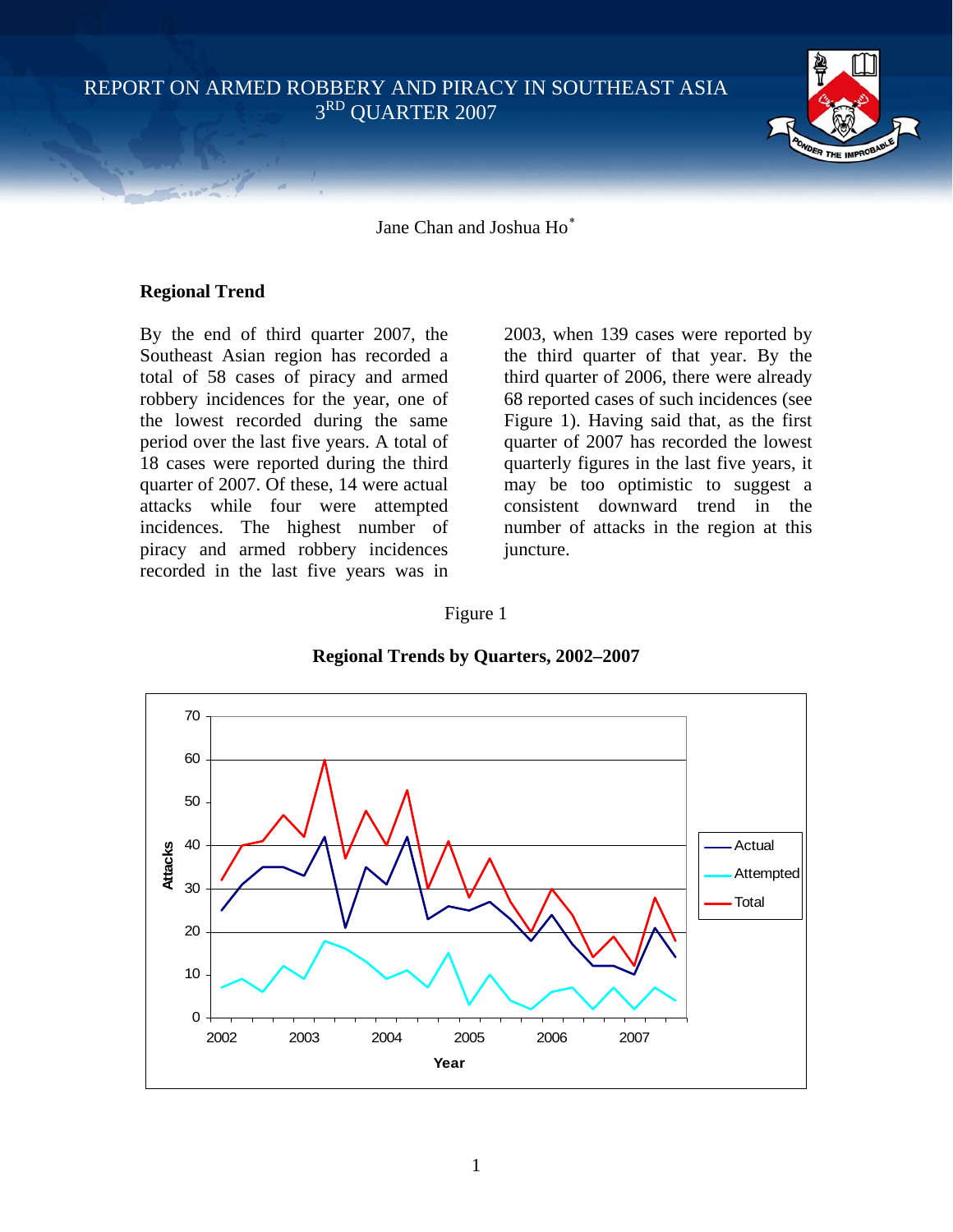

# **Types of Attacks**

Apart from common theft and robbery, the third quarter of 2007 saw two serious incidences reported: a kidnap-forransom incident that took place in August and the hijacking of a product tanker in September. Although the authorities managed to track down the hijacked vessel and successfully apprehend the perpetrators, these two incidences serve as a reminder of the severity of piratical attacks that do not only involve the lost of valuables on board. Theft and/or robbery still make up the main type of attacks in the third quarter of 2007. Eight of the 14 actual attacks reported were theft and/or robbery cases, while there were four other incidences where the perpetrators had already boarded the vessels.

Noticeably, some vessels had been fired upon in the waters of the region often with no known purpose. Although there was only one such reported incident during the third quarter of 2007, and no injuries were sustained in the attack, it highlighted the potential damages and severe consequences such attacks could cause. A third quarterly comparison over the last five years saw a consistent pattern of the types of attacks being perpetrated in the region (see Figure 2). It should also be noted that hijacking and kidnap-for-ransom cases have been consistently reported over the last five years in considerable numbers, averaging over 10 per cent of the total number of reported actual attacks during the third quarter of each year.

Figure 2



**Types of Actual Attacks, Third Quarterly Comparison, 2002–2007**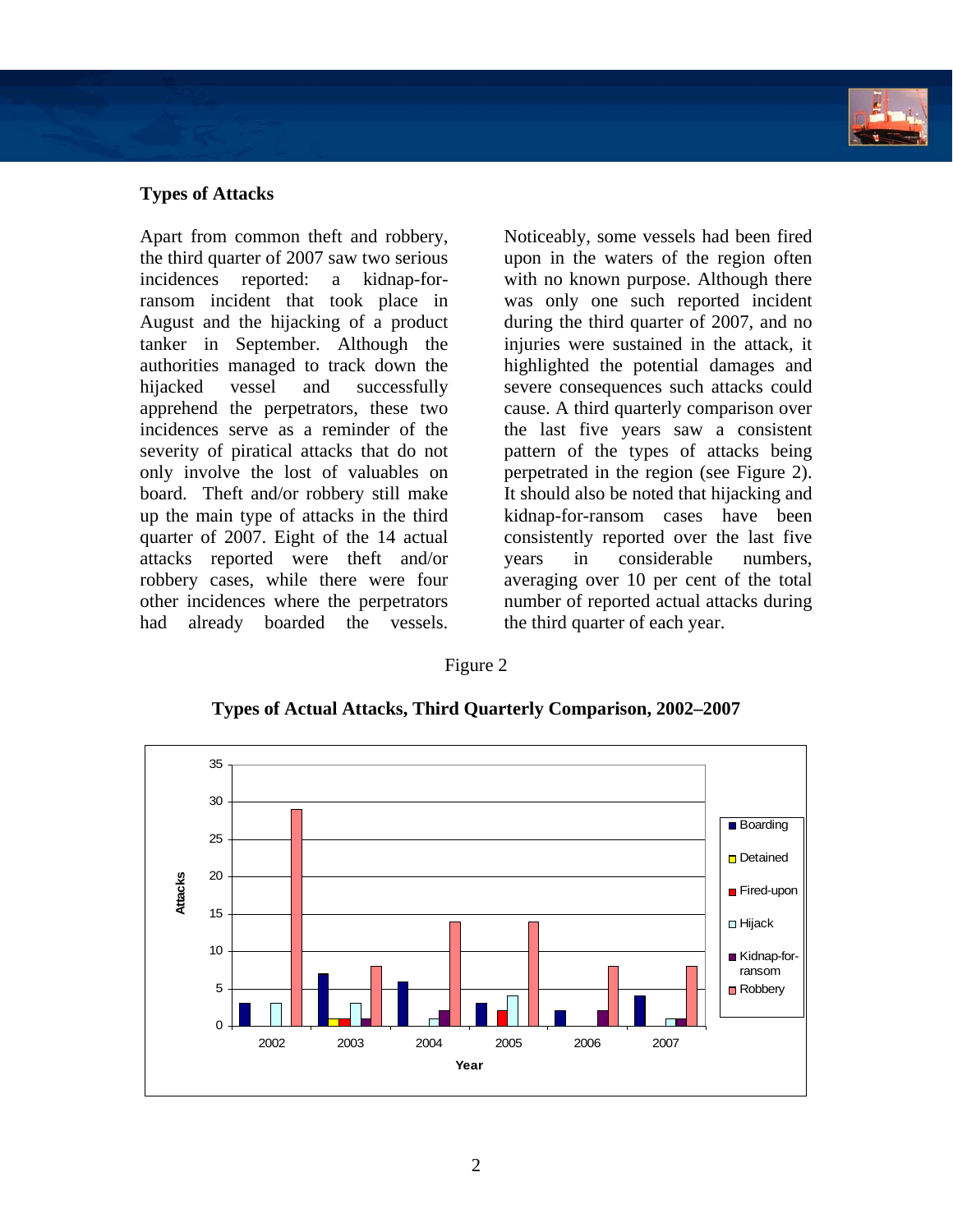

### **Types of Weapons**

Of the 14 reported actual attacks, three saw the perpetrators armed with firearms. Fortunately, no firearm-related injuries were sustained during those attacks. Knives were used in more than one-third of the reported incidences during the third quarter of 2007. Third quarterly comparison over the last five years saw a similar gun-knife ratio being used during those quarters (see Figure 3)

More reports during those selected quarters provide information of the types of weapons being used as opposed to the annual figures where more than half of the reported incidences do not furnish such information. Information on the types of weapons used during attacks is an important gauge of the trend and potential violence that may take place in regional waters.

### Figure 3

### **Actual Attacks by Types of Weapons, Third Quarterly Comparison, 2002–2007**

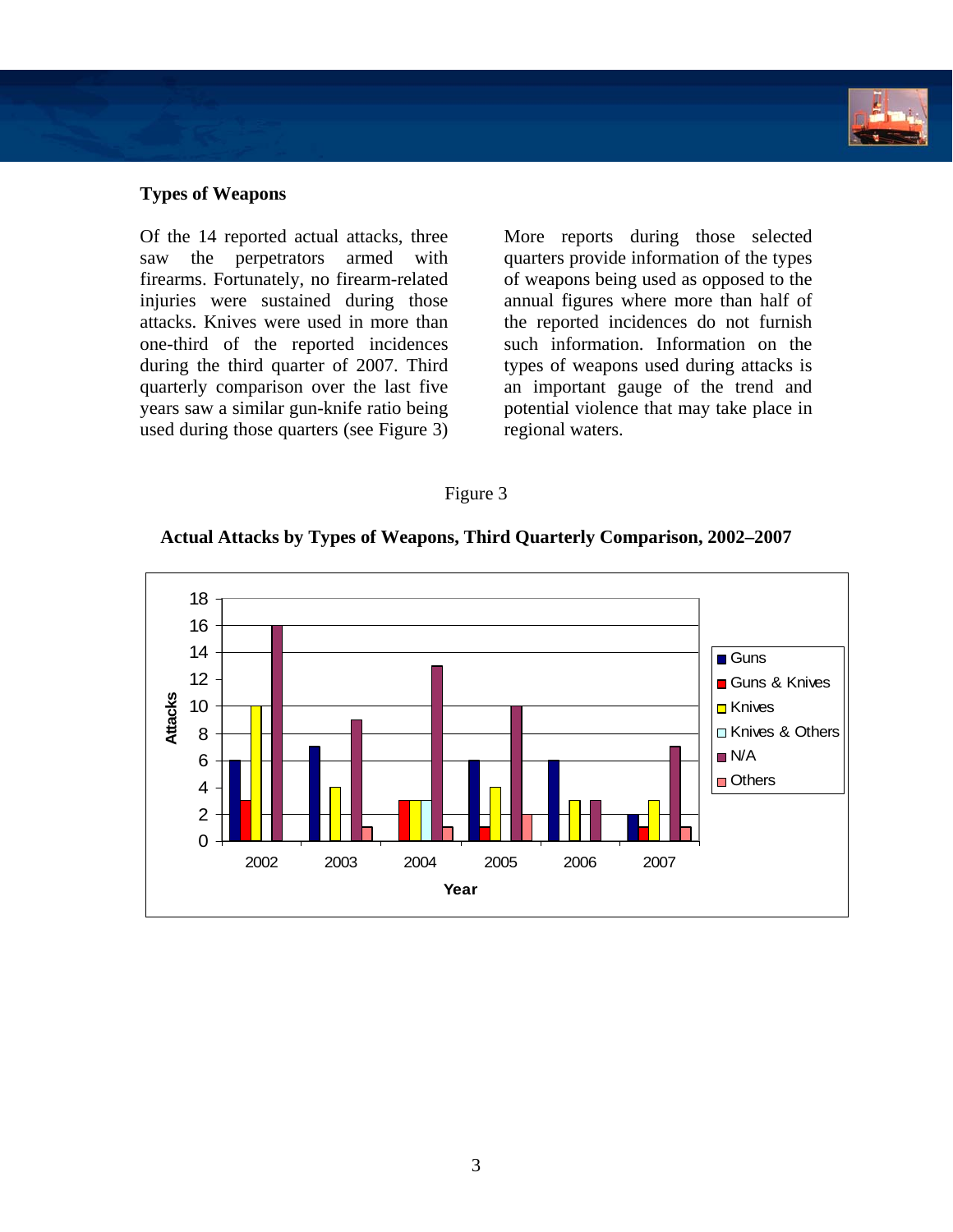### **Location of Attacks**

Consistent to previous quarterly trends, the waters of the Malacca and Singapore Straits and the Sunda Strait have recorded the most number of reported attacks in the Southeast Asian region (see Figure 4). Six actual attacks were reported in the vicinity of the Malacca and Singapore Straits while four were reported in the vicinity of the Sunda Strait. There were two actual and two attempted attacks reported in the vicinity of the South China Sea, highest since the second quarter of 2004. Contrary to the South China Sea situation, the Makassar Strait saw a sharp dip in reported attacks. Ports and anchorages were the most commonly targeted areas of attacks in Southeast Asia (see Figure 5). More than two-thirds of the attacks took place while vessels were at anchor and/or at berth. Be that as it may, the more serious attacks almost always took place further offshore, targeting steaming vessels. The two serious attacks reported in the third quarter of 2007, as mentioned earlier, took place at the Malacca Strait and the Sunda Strait respectively, both targeting steaming vessels on local voyages.

### Figure 4

## **Location of Actual Attacks in the Southeast Asia, Third Quarter, 2007**



### Figure 5

# **Location of Actual Attacks in Southeast Asia, Third Quarter, 2007**

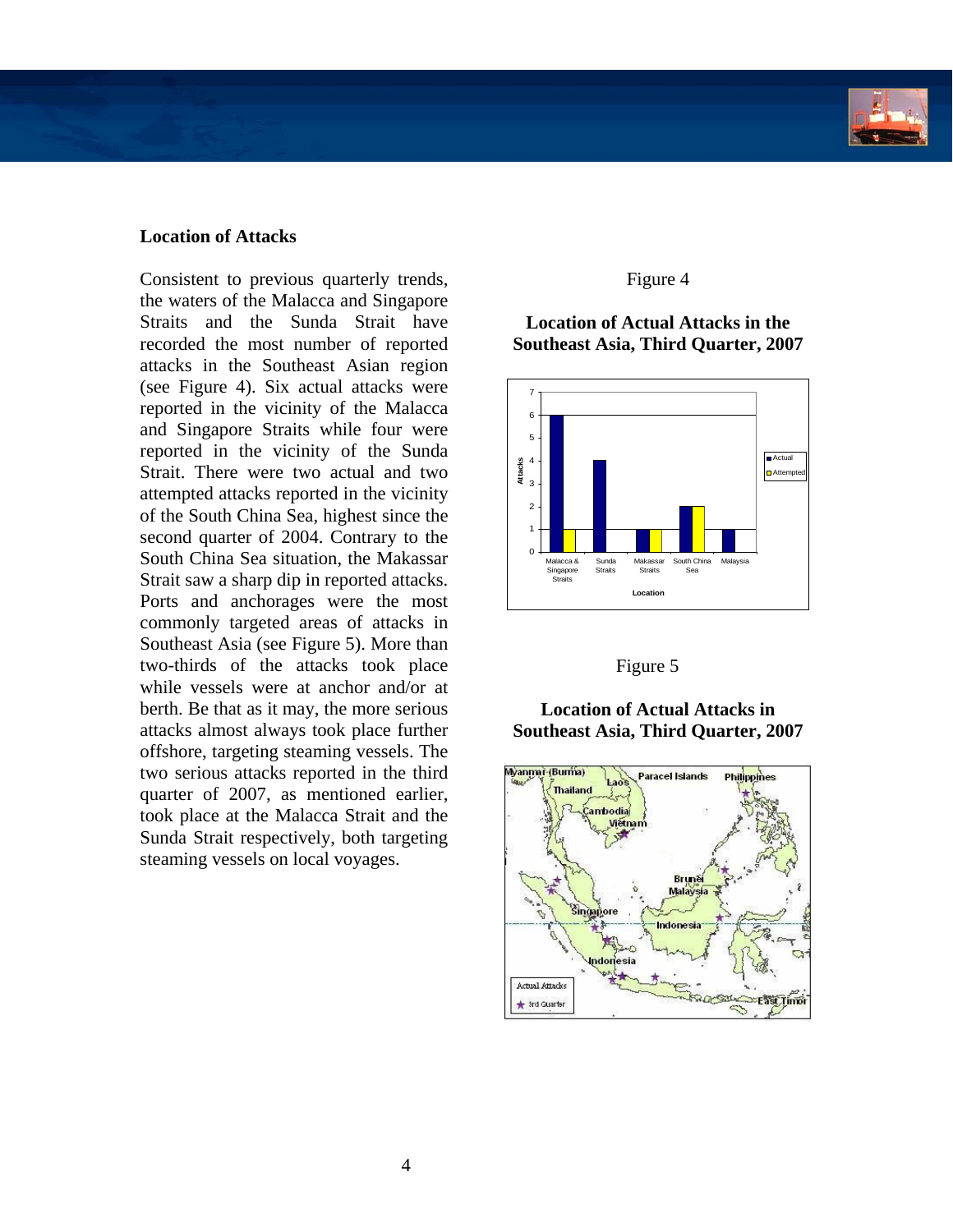### **Types of Vessels**

As with the second quarter of 2007, the third quarter of 2007 saw 60 per cent of actual attacks being targeted at tankers of sorts (see Figure 6).Tankers have been the primary targets in Southeast Asia since the first quarter of 2007. Such cases largely involve small tankers ploughing through local waters, vital to the movement of commodities within the region. A yacht was targeted in an attempted attack in the vicinity of the South China Sea. Most of the attempted attacks were unsuccessful largely due to the alertness of the potential target in spotting the potential threat.

### Figure 6

### **Actual Attacks by Types of Vessels, Third Quarter, 2007**



## **South China Sea**

Figure 7 shows the location of actual attacks at or within the vicinity of the South China Sea. Of the four reported incidences, two were actual attacks. There has been no reported piracy and arm robbery attack in the South China Sea during the third quarter in the last five years. As most of the cases that took place during the third quarter of 2007 were in fact perpetrated within the vicinity of ports and/or anchorages, it shall be highlighted that there were two attempted attacks that took place at the southern tip of the South China Sea, in the vicinity of the Anambas Islands, one of which targeted a yacht while a fishing vessel was fired upon in the same vicinity.

### Figure 7

**Location of Actual Attacks in the South China Sea, Third Quarter, 2007** 

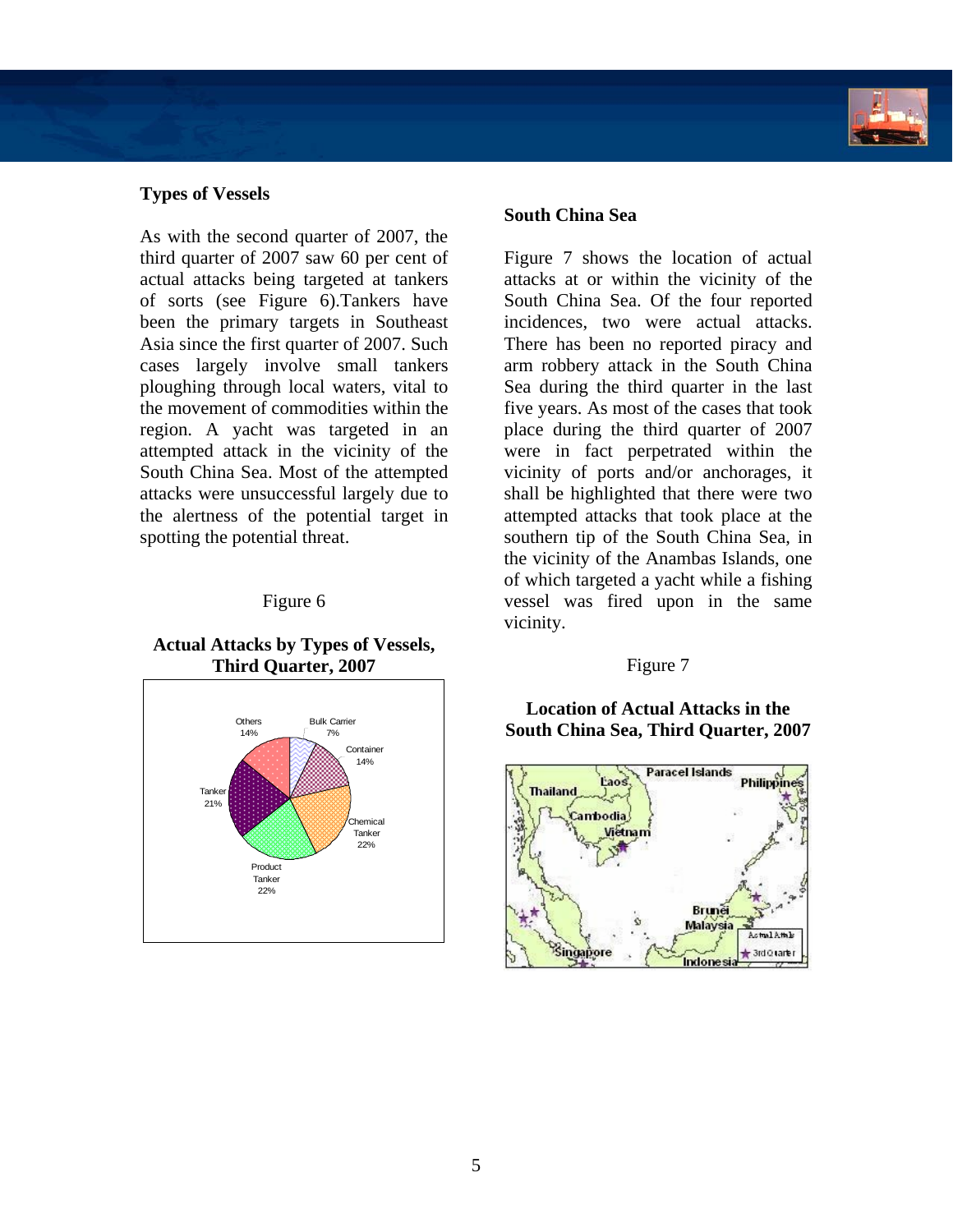

## **Malacca and Singapore Straits**

Although the third quarter of 2007 recorded one of the lowest numbers of piracy and arm robbery attacks in Southeast Asia, the Malacca and Singapore Straits remain one of the highrisk areas of water in this region. There were a total of seven reported cases of piracy and armed robbery attacks in the Malacca and Singapore Straits in the third quarter of 2007, six of which were actual attacks (see Figure 8). Although the figures show a slight fall in the numbers of reported attacks when compared to the previous quarter, it is still considerably higher than those recorded since the second quarter of 2005 (see Figure 9). Figure 9 also shows that there was generally a third quarterly

dip in the number of reported attacks in the Southeast Asian region.

Figure 8

# **Location of Actual Attacks in the Malacca and Singapore Straits, Third Quarter, 2007**



Figure 9



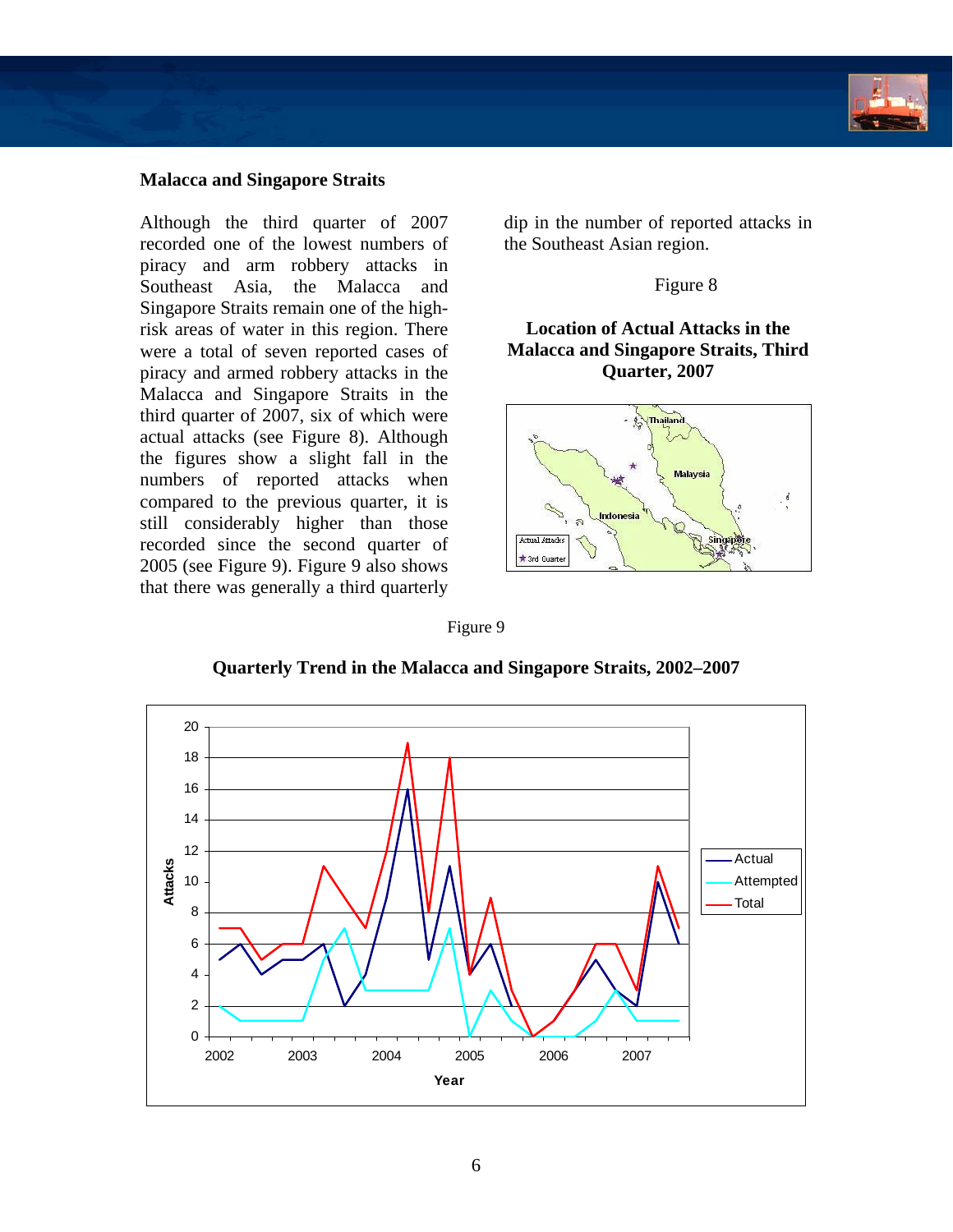## **Indonesia**

A large majority of the total number of actual attacks in the Southeast Asian region took place within Indonesian waters. The third quarter of 2007 recorded 11 of 14 reported actual attacks being committed within Indonesia's jurisdiction. These figures of the third quarter once again highlight that Indonesian ports and anchorages remain the regional hotspots for armed robbery and piracy activities.

### **Sunda and Makassar Straits**

A total of six cases of piracy and armed robbery incidents were reported in the vicinity of the Sunda Strait during the third quarter of 2007. Figure 10 shows the location of the actual attacks. As previously mentioned where a large majority of the vessels targeted in the region were tankers of sorts, all four reported cases in the Sunda Strait reflect that trend. Noticeably, a tanker was hijacked in September and although it was foiled, with crew rescued and vessel recovered, the incident highlighted the vulnerability and susceptibility of vessels with low security standards being victimized in these waters.

Contrary to the high numbers recorded during the previous quarter, Figure 11 shows the locations of the only actual attacks that took place in the Makassar Strait. A bulk carrier anchored at the Bontang Anchorage was attacked by perpetrators armed with a variety of weapons of convenience on top of the guns they had. A separate bulk carrier

was also targeted but the attempt was foiled by a vigilant duty officer onboard.

# Figure 10

## **Location of Actual Attacks in Sunda Strait, Third Quarter, 2007**



# Figure 11

### **Location of Actual Attacks in Makassar Strait, Third Quarter, 2007**